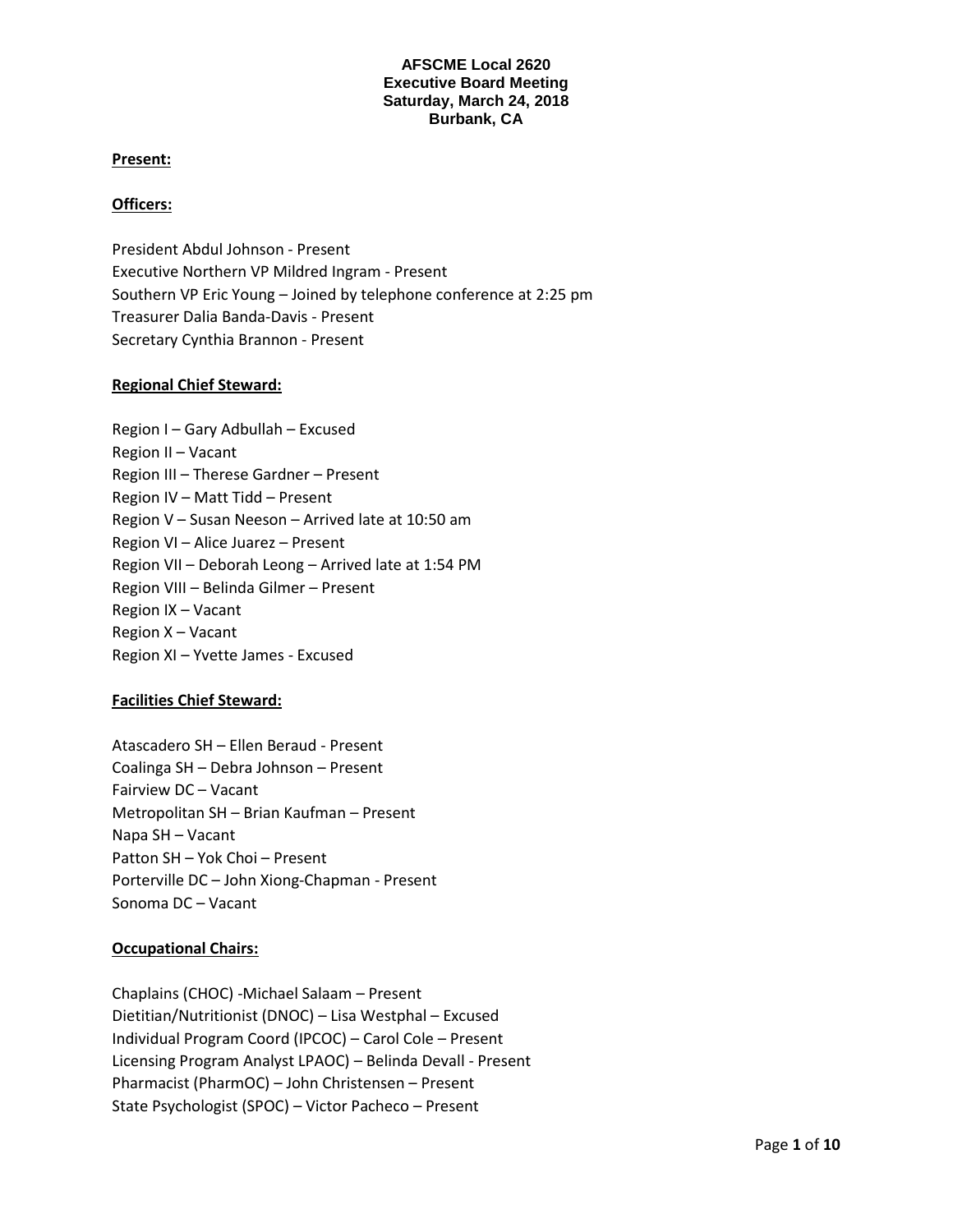Vocational Rehab (VROC) – Denise Dorsey – Present Rehab Therapist (RTOC) – Wanda Wullschleger – Late arrived at 11:10 am Social Worker (SWOC) – Blake Kerr – Not Present

# **Staff:**

Senior Business Agent – Cliff Tilllman – Present Administrative Operations Supervisor – Shirl Martinez – Present Southern Business Agent – Al Austin – Present Southern Business Agent – Vacant Central Business Agent – Rafael Serrano - Excused

## **Guests:**

Julissa Barton

- I. Call to order/Roll Call/Quorum The meeting of Local 2620 was called to order by President Abdul Johnson at 10:26 am. Roll call of officers was taken by Recording Secretary Cynthia Brannon.
- II. Review of Agenda
	- a. M/S/C To approve agenda as corrected. Motion by Brian Kaufman, second by Carol Cole. **Motion #1**, 16 yes, 0 no, 2 abstain
- III. Approval of Minutes
	- a. M/S/C To approve the EB meeting minutes of February 2018 with amendment. Motion by Ellen Beraud, second by Brian Kuafman. **Motion #2** voting results 16 yes, 0 no, 2 abstain
	- b. M/S/C To approve the EO January meeting minutes of January 2018. Motion by Brian Kuafman, second by Mildred Ingram. **Motion #3** Voting results 16 yes, 2 no, 0 abstain
		- i. Per Belinda Devall, voting for the second Steward Training should not have been approved by the EO and the request should have been brought to the EB to vote on this issue does not require being time sensitive issues. Per the Constitution Article VI, Section 6 - Duties of the executive officers of the local are to carry out all the ongoing business assigned to them by the executive board and shall act for the board on time-sensitive decisions, which could not be held until the next executive board meeting. Belinda reported that the approved training is in June and the Board is meeting prior to even the scheduled steward training in April. President Abdul Johnson debated the definition of time-sensitive and Belinda Devall repeated issues that could not be held until the next executive board meeting and President Abdul Johnson stated that they believe that it was timesensitive. Belinda Devall reviewed Robert's Rules.
- IV. Reading of Correspondence Secretary Cynthia Brannon passed the correspondence, requested members to sign and pass it on.

#### *Closed Session at 11:10 am*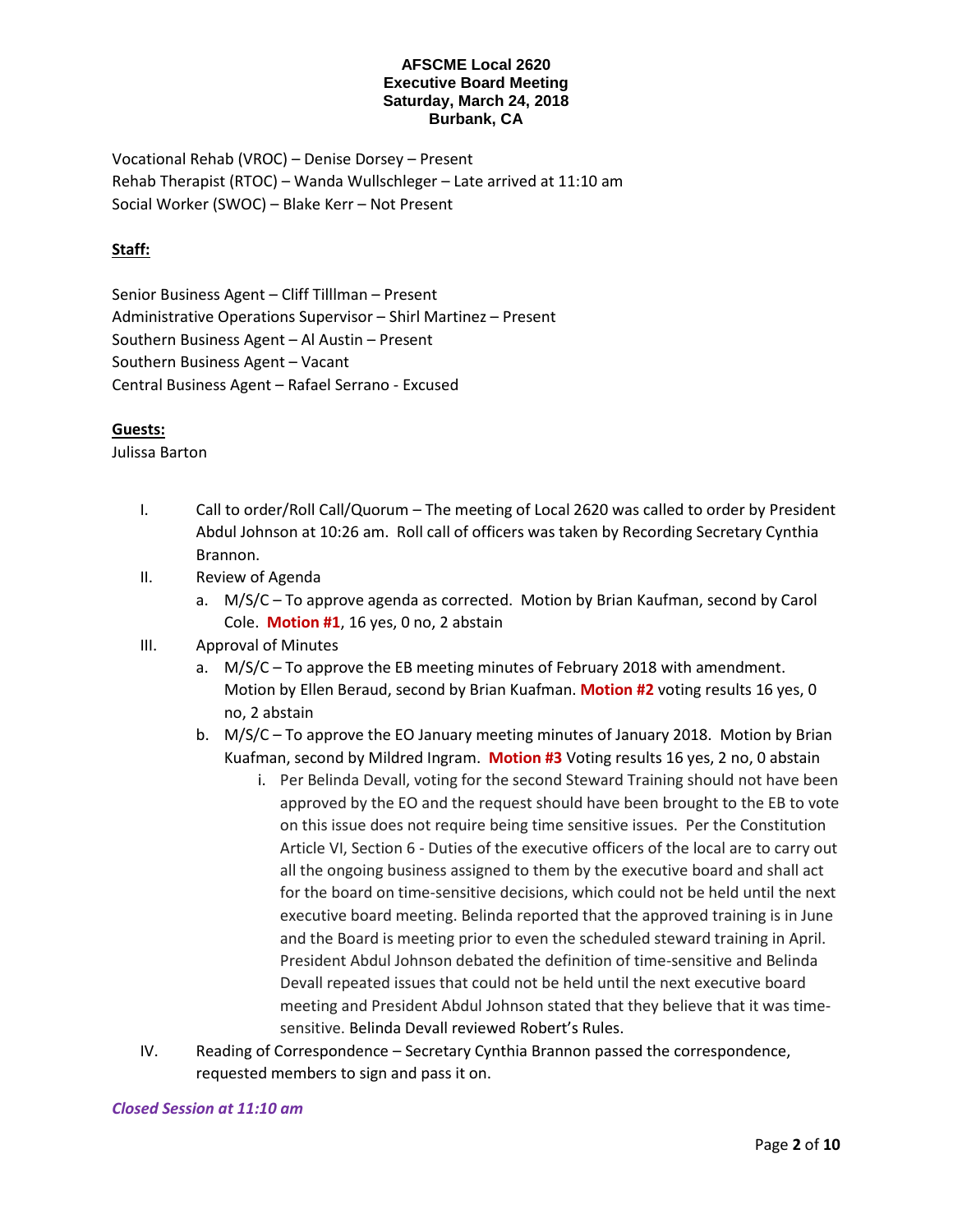#### *End of closed session @ 11:45 am.*

- V. Officers Report
	- a. President Abdul Johnson Verbal report provided
		- i. Per Abdul, he will provide a copy of his calendar that lists his meetings, reviewed Janus summit meeting this Sunday being referred to as AFSCME Strong Summit in the Burbank office 10 am to 4 pm.
		- ii. AFSCME People meet monthly. Abdul was voted in as Secretary. Council 57 delegate meeting was in February. All our delegates need to be at those meetings. We need to expand our outreach with Labor Unions and share the information. Council 57 did pass their budget, and they did not meet the 30% reduction. They have a contingency budget that includes layoffs in staff: BA, office staff and management.
		- iii. Skelly three-day SPB hearing. Member was suspended 41 days. SPB had to go through another 60 days, ultimately, she received all her lost earnings with interest.
		- iv. President Abdul provided several Union representations that was won by the Union.

Lunch at 12:10 pm Resume after lunch at 1 pm

- v. Committee Appointments
	- 1. M/S/C To approve the updated committees. See attached. Motion by Wanda Wullschleger, second by Matt Tidd. **Motion #8** Voting results: 15 yes, 2 no, 1 abstain.
	- 2. Five legislatures showed up during Lobby Days. Most legislators were attending the Women's Celebration.
	- 3. It was Suggested to leave a notice with the legislators to invite them to the Meet and Greet and have the Meet and Greet start at 5 pm.
	- 4. Gilmer would like to be considered with setting up the Lobby Days and to attend the prison tours. Per Abdul, GAC sets up Lobby Days and prison tours within her region would be permissible.
	- 5. Governor race is getting heated. Everyone running for the Governor race is heated. All four candidates were invited to speak with AFSCME 2620.
	- 6. Create a Crisis Response Team per region. Different teams to serve state wide teams to assist our members that are facing life threatening situations. Abdul will appoint a group of members in each region: North, Central and South.
- b. Executive Northern VP Mildred Ingram See report on shared drive
	- i. SEIU offered rooms for free to allow Local 2620 to conduct meetings and receiving more visibility by attending functions.
- c. Southern VP Eric Young no report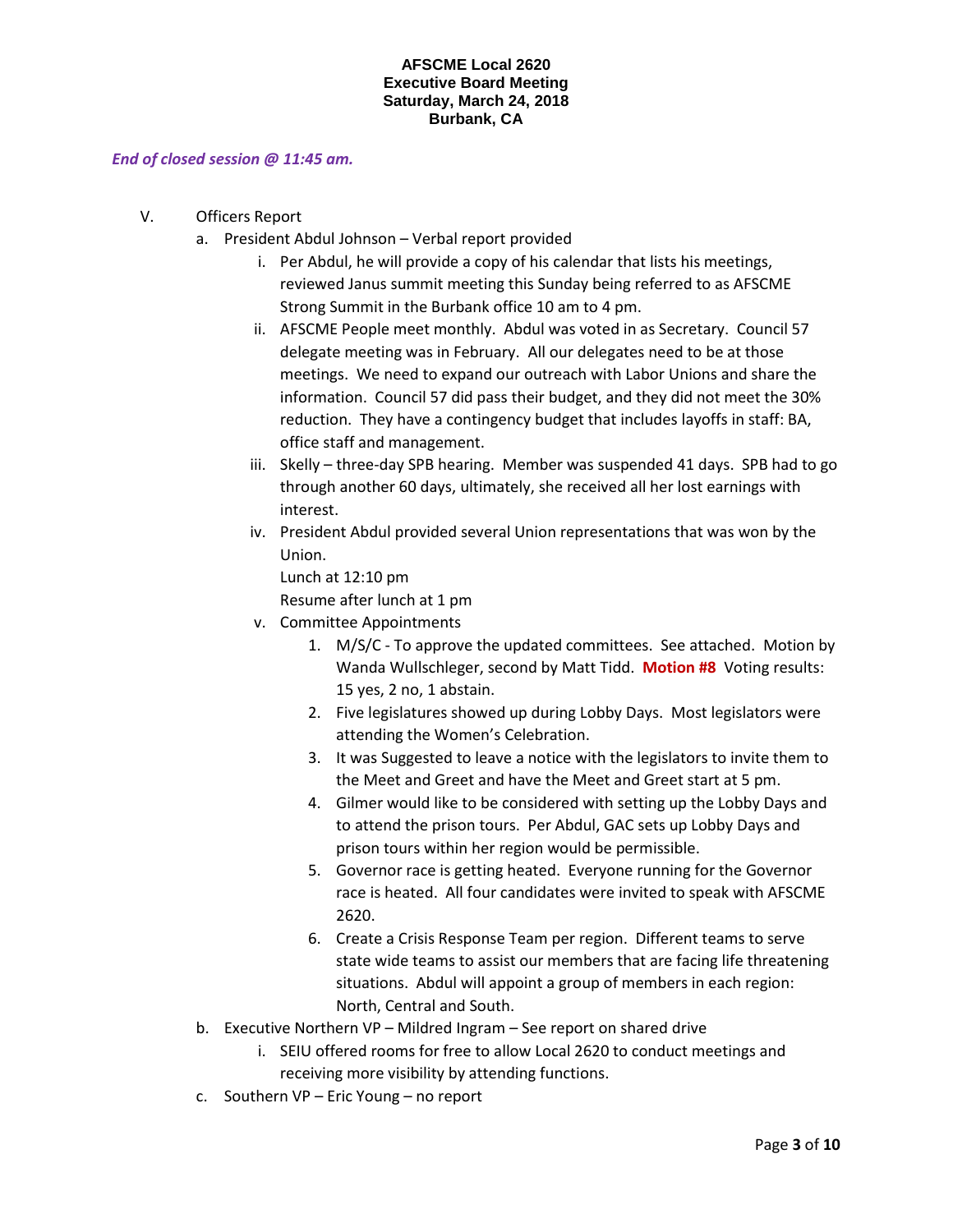- d. Treasurer Dalia Banda-Davis See report on shared drive
	- i. M/S/C To approve the following past 90 days Expense Reimbursements: Adoracion DeGuzman \$97.95 for meals at the 9/29/17 QRP meeting in San Jose; John E Xiong-Chapman \$244.93 for travel and per diem to attend the 9/23/17 Council 57 Delegate meeting; Callistus Amajoyi \$100.00 flat rate to attend 017 Convention in San Diego. Motion by Belinda Devall, second by Wanda Wullschleger. **Motion # 12** – Voting results. 21 yes, 0 no, 0 abstain
	- ii. M/S/C That the Executive Northern Vice President have the second MasterCard in her name. The first MasterCard is Abdul Johnson, and it has been received. Motion by Dalia Banda-Davis, second by Cynthia Brannon. **Motion #13** - Voting results. 20 yes, 0 no, 0 abstain.
	- iii. M/S/C That Abdul Johnson's AmerExpress card by cancelled today, March 24, 2018. **Motion #14**. Motion by Mildred Ingram, second by Matt Tidd. Voting results: 22 yes, 0 no, 0 abstain.
	- iv. M/S/F The current threshold for Executive Officers is under \$5000.00. Motion has been made to reduce the amount to \$500.00. **Motion #15**. Voting results: 2 yes, 17 no, 3 abstain.
	- v. M/S/F To seek competitive fee quotes for auditing Local 2620 2017 accounts. **Motion #16**. Voting results: 21 yes, 0 no, 0 abstain.
	- vi. M/S/F To have Dalia Banda-Davis on full-time Union Leave through the end of her term. **Motion #17**. Voting results: 9 yes, 11 no, 1 abstain.
	- vii. M/S/C Finance Committee to provide estimated bookkeeping service prices to the May EB meeting. **Motion #18**. Voting results: 21 yes, 0 no, 0 abstain.
	- viii. Dalia's full-time union leave is up in May. The treasurer needs to be in the office to input the encoding, processing checks and travel reimbursements. We do not have a bookkeeping service.

## VI. Staff Reports

- a. Senior Business Agent Cliff Tillman See report on shared drive
	- i. SPB policy rule changes. A new committee has been formed regarding adverse action, to file out an exam, you must petition how you have rehabilitated.
		- 1. Question was asked if any of the committee members had an adverse action, and if this would be a conflict of interest.
		- 2. Per Abdul, this is a hearing and if a member of this committee has an adverse action, then no, there is no conflict of interest.
	- ii. Brian Evans resigned from his position Northern Business Agent.
		- 1. Michael Seville agreed to hire a temp Northern Business Agent due to possible Janus outcome. There may not be funds to pay for a Business Agent.
- b. Administrative Operations Supervisor Shirl Martinez Present report on shared drive
- c. Southern Business Agent Al Austin Present See report on shared drive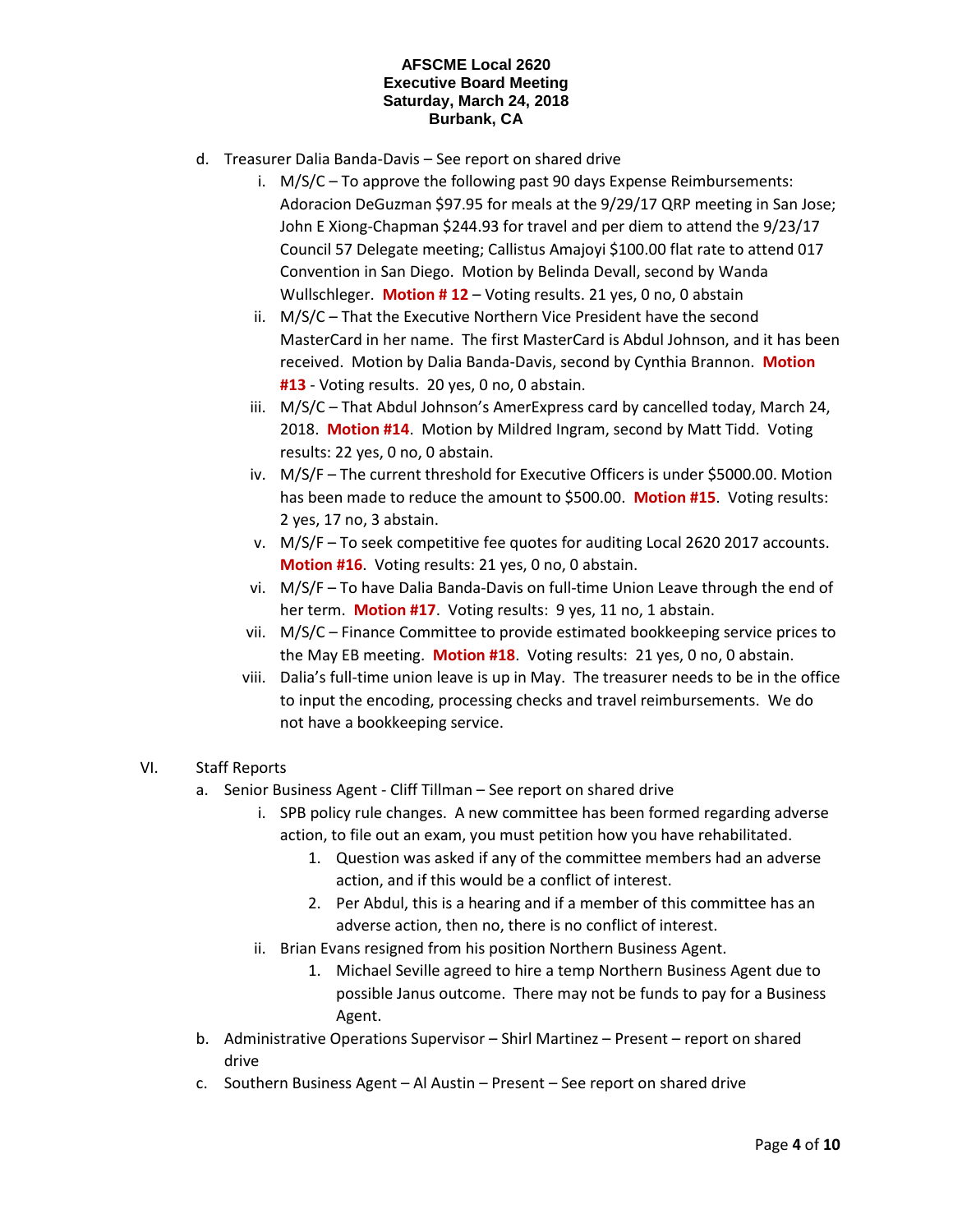- i. Fairview Dev Center members received lay off notices. A meet and confer team for this has been created.
- ii. OSHA issues should be listed on the management meeting teams for prisons state hospitals.
- iii. Working to make his stewards empowered.
- V. Board Reports
	- a. **Occupational Chairs: started at 10:48 am.**
		- i. Chaplains (CHOC) -Michael Salaam See report on shared drive
		- ii. Dietitian/Nutritionist (DNOC) Lisa Westphal Excused
		- iii. Individual Program Coord (IPCOC) Carol Cole See report on shared drive
		- iv. Licensing Program Analyst LPAOC) Belinda Devall See report on shared drive
			- 1. M/S/F for Southern Vice President, Eric Young, return the iPhone X and pay for any and all charges associated to the purchase of the iPhone X, including but not limited to the restocking fee. **Motion #4**. Voting results 9 yes, 11 no, 1 abstain.
				- a. Per Eric Young, a request was made to upgrade. Per Eric, it's a \$11.00 increase a month. He paid an amount out of his own pocket. His prior phone was breaking down. He requested to upgrade his phone. He cannot believe that we are entertaining this motion.
				- b. Call to question.
			- 2. M/S/C **Motion #5** to table #4 until VP arrives at the meeting. He joined the EB meeting at 2:25 pm. Voting results. 18 yes, 0 no, 0 abstain. Motion # 4 was revisited around 2:25 pm when VP Eric Young joined meeting via telephone conference call.
			- 3. **Motion #6** was withdrawn: Prior to authorization to be added to any account, the request must come to the Executive Board for approval.
			- 4. **Motion #7** was withdrawn. Motion: A committee be formed that will secure competitive bids to establish a term contract for services provided or items purchased by the Local
				- a. Discussion regarding the monetary amount. Constraints on dollar amounts should be reviewed regarding spending.
				- b. Finance Committee does review bidding for our committees, and it's the Finance Committee responsibility.
				- c. A more conscious look at the Union's spending. Per Belinda Devall, at times we are not given adequate time to secure these competitive rates and incur extra fees for expedited shipping or rush orders. Perhaps securing a term contract where we already poll these competitive rates will help elevate the last-minute requests or not able to secure services that must be provided to the membership.
				- d. If this is the task for the Finance Committee, we need to start looking collectively at all the services provided and needed to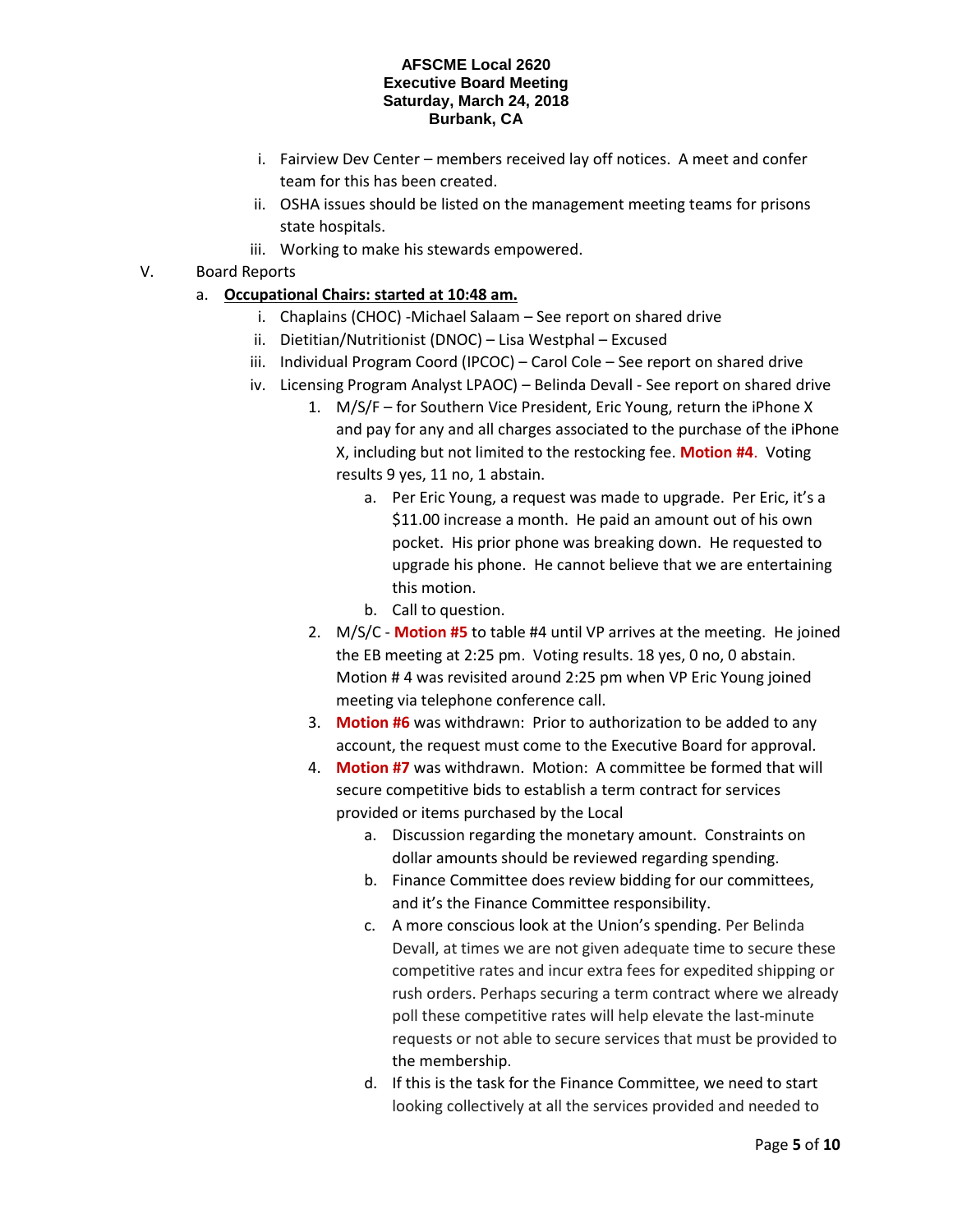operate than I will withdraw my motion. It was confirmed that Finance Committee is already doing this task.

- v. Pharmacist (PharmOC) John Christensen See report on shared drive
- vi. State Psychologist (SPOC) Victor Pacheco See report on shared drive
- vii. Vocational Rehab (VROC) Denise Dorsey See report on shared drive
	- 1. Meet and Confer is going on this week regarding new case-loads.
- viii. Rehab Therapist (RTOC) Wanda Wullschleger See report on shared drive
	- ix. Social Workers Blake Kerr not present.

# **Closed session started at 1:44 pm**

# **Closed session ended at 2:25 pm**

- b. **Regional Chief Steward:**
	- i. Region I Gary Adbullah Not present
	- ii. Region II Vacant
	- iii. Region III Therese Gardner Will be reaching out members in her area.
	- iv. Region IV Matt Tidd See report on shared drive
	- v. Region V Susan Neeson Had one meeting on last week.
	- vi. Region VI Alice Juarez See report on shared drive
		- 1. M/S/C To allow our President Abdul Johnson to negotiate radio advertisement with KMJ Radio, to begin AFSCME commercial. **Motion #21** – Motion by Alice Juarez, second by Belinda Devall. Voting results: 20 yes, 2 no, 0 abstain.
	- vii. Region VII Deborah Leong Arrived at 1:54 pm
		- 1. Everyone did a great job promoting the bill for her department to make the changes.
		- 2. Her department did get several legislature staff stating to have our members call and follow up.
		- 3. Deborah Leong stated that she needs to schedule a tour in her facility, or one of the facilities with legislature.
	- viii. Region VIII Belinda Gilmer See report on shared drive
		- 1. Closed session started at 1:44 pm.
			- Closed session ended at 2:25
			- 2. Eric Young joined the meeting at 2:25
			- 3. M/S/F Cancel all Union issued credit cards. Motion by Belinda Gilmer, second by Belinda Devall. Voting results: 7 yes, 14 no, 0 abstain. **Motion #9.**
			- 4. M/S/C Call to question #9. Motion by Brain Kaufman second by Carol Cole. **Motion #10.** Voting results: 17 yes, 21no, 0 abstain
			- 5. M/S/F Per this Local Constitution, Article IX, section 5 Occupation Chairs and Regional Chief Stewards have control over their budget to approve meetings. All meeting that will be charged to the Occupational Chairs or Regional Chief Stewards have control over their budget to approve meetings. All meetings that will be charged to the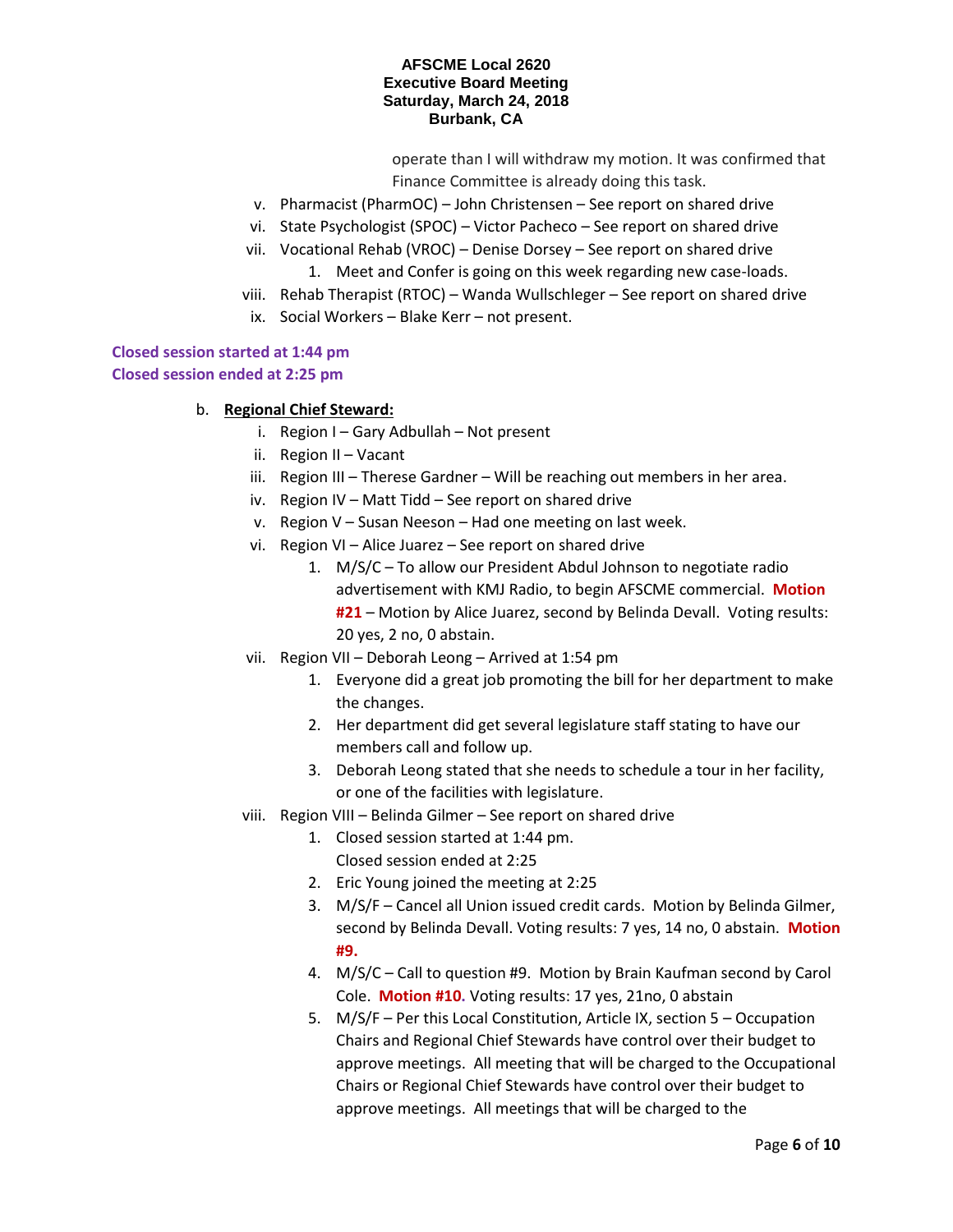Occupational Chairs or Regional Chief Stewards budget MUST be approved by the fiscally responsible Chair or Chief Steward. If the Executive Officers are approving our budget, then the Occupational Chairs and Regional Chief Stewards to not have control over their budget. **Motion #11**. Motion by Belinda Gilmer second Belinda Devall. Voting results: 3 yes, 17 no, 0 abstain

- a. Per Belinda Gilmer, the Executive Officers (EO) is contacting her members to have a meeting in her area and the meeting is coming from her budget.
- b. Per Abdul, before any meeting, he or Eric will contact the EB member where the monies are coming out of their budget.
- c. Per Belinda Devall, the Policy and Procedures and the Constitution conflict each other. Per the Constitution, the Chief Steward or Occupational Chair must operate within their fiscal constraints imposed by the approved budget. However, there are a few different sections in the Policy and Procedures states that meetings should be approved by the Local's President, Executive Officers or Executive Board. Where another state, the President or his designee must approve travel or reimbursement. These issues need to be addressed.
- d. Guest Julissa Burton At the last Regional VIII meeting, the members that attended this meeting felt that it was a sales pitch regarding 401K, Roth IRAs etc. The agenda stated that the contract will be reviewed. The agenda was not followed. Per Belinda Gilmer, provided information that a member created the flyers. Belinda Gilmer had the insurance presentation was provided at her church. This is not sanctioned by the Union and should not be repeated.
- ix. Region IX Vacant
- x. Region X Vacant
- xi. Region XI Yvette James Excused

# c. **Facility Chief Stewards**

- i. Atascadero SH Ellen Beraud See report on shared drive
- ii. Coalinga SH Debra Johnson See report on shared drive
	- 1. Reached 100% membership at Coalinga State Hospital. Debra has all of 186 employees sign up as members.
	- 2. She would like to have steward training near Harris Ranch. It would be a one-day training. This would allow members to attend. She has about 14 members agreeing to attend the one-day Steward Training at Harris Ranch.
	- 3. She had a meeting of 80 people at her meeting. She wants to buy hoodies for her members. Her members paid \$10.00 toward the hoodies, and the rest would come out of her budget. Per Abdul, the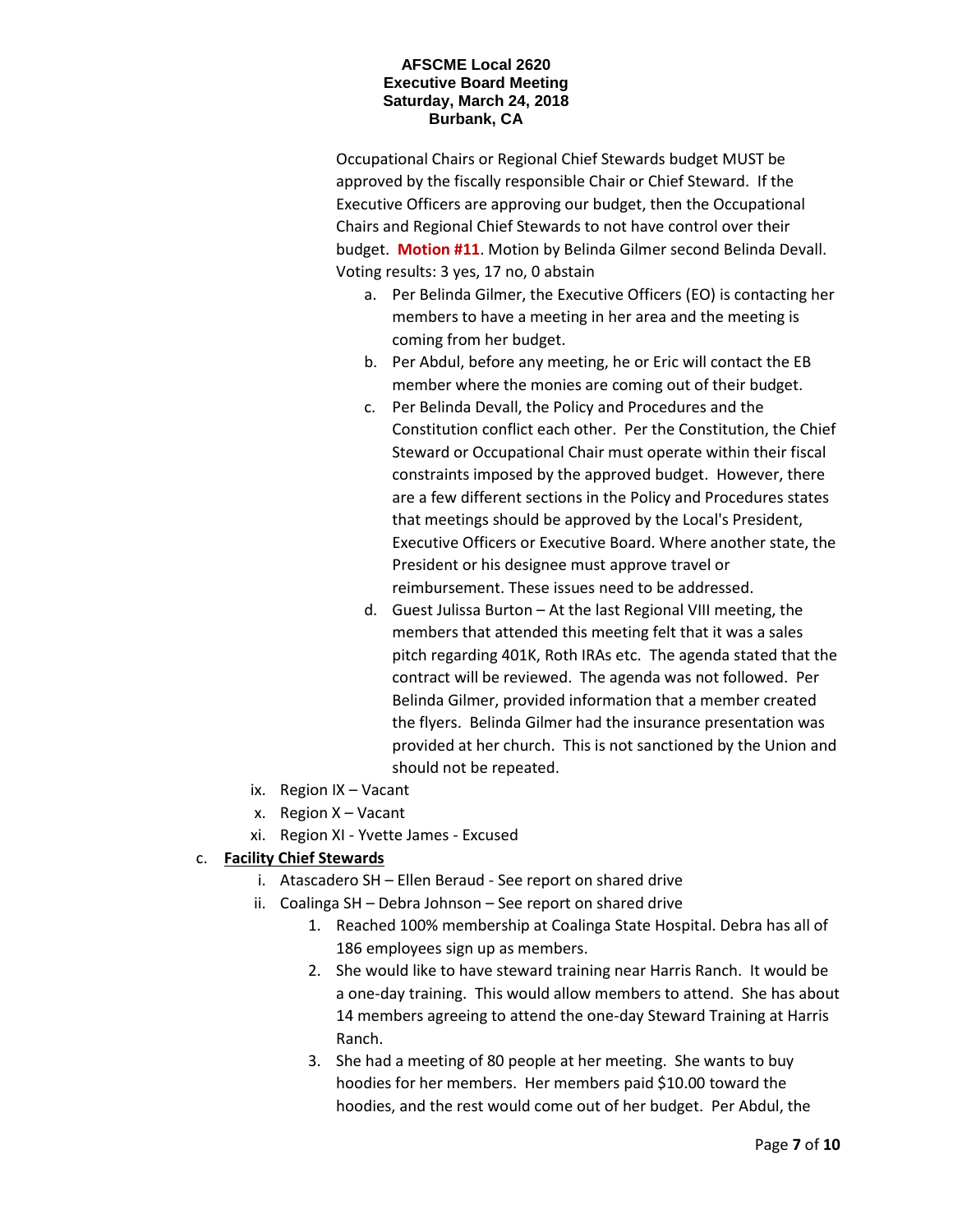Good and Welfare committee would also contribute to her purchase of the hoodies for her members.

- iii. Fairview DC Vacant
- iv. Metropolitan SH Brian Kaufman See report on shared drive
	- 1. M/S/C Motion for the Good and Welfare Committee to consider a proposal and/or recommendation to the Board for the creation of Local 2620 annual awards, which would include, but not limited to the following: Lifetime Achievement, Steward of the Year, and Facility of the Year. **Motion #22.** Motion by Brian Kaufman, second by Matt Tidd. Voting results: 22 yes, 0 no, 0 abstain.
	- 2. Tabled motion: To submit the proposed amendments to the Constitution to a vote by mail to the general membership with a recommendation of a yes vote. **Motion #23** – Tabled until next EB Meeting due to time constraint.
- v. Napa SH Vacant
- vi. Patton SH Yok Choi See report on shared drive
	- 1. Her members at Patton State Hospital feel that this Union is not representing them and not taking them seriously.
	- 2. Her members are dealing with bad managers/management.
	- 3. Yok Choi reminded the EB about the arbitration that she has been referring to and brought to GAC. Abdul stated he will speak with Eric regarding the Arbitration.
		- a. **Motion #24** was withdrawn. That the Arbitration Committee consider taking the grievance of Cindy Jayne regarding the denial of an AWWS to arbitration.
			- i. President Abdul Johnson stated that he will speak with VP Eric Young regarding this issue.
		- b. M/S/C that the Government Affairs Committee consider taking up the issues of staffing ratios at State Hospitals as a matter to lobby at the 2019 Lobby Days. Motion by Brian Kaufman, second by Belinda Devall. **Motion #25.** Voting results: 19 yes, 0 no, 0 abstain.
- vii. Porterville DC John Xiong-Chapman See report on shared drive
- viii. Sonoma DC Vacant
- VI. Committee Reports
	- a. Finance Committee
	- b. Women's Committee
	- c. Membership Committee
	- d. Policy Committee
		- i. Three dates were cancelled due to conflicting prior meeting dates. Policy committee meeting will be held in April.
	- e. Constitution Committee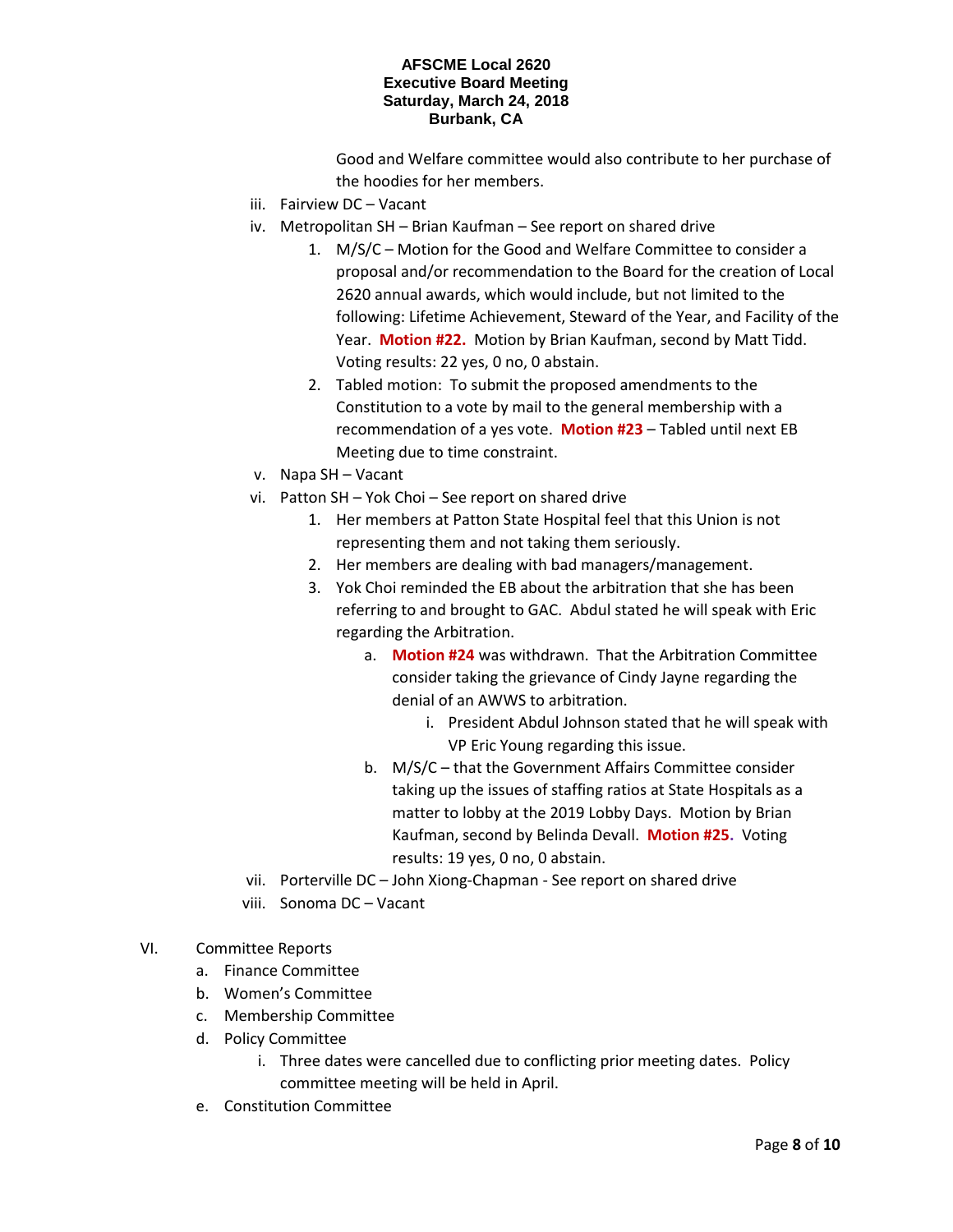- f. Next Wave Committee
	- i. Family Day in Long Beach Park was a great success. Management, who are previous members, brought their children. There was a bounce house, and music. Members appreciated it.
	- ii. Central Valley will host an event in Laton, CA. Information TBA.
	- iii. If you have you want to do in your area, notify Next Wave via email.
- VII. Old Business
- VIII. New Business
	- a. Contract section: 19.7 c promotional
		- 1. Tiana Harris from RJ Donavon spoke to the EB via telephone conference. EB asked how we can help. Per Tiana, the members are performing out of their classification, are not being recognized for doing specialist positions and are not receiving the title and pay. Tiana is requesting that the EB explain why we haven't formed committees addressing these issues.
			- a. Upward mobility issue has been brought up to Blake Kerr, SWOC.
			- b. There are two ways to create state jobs. These jobs are created by SPB. The governor has started to consolidated job classifications, which could result in a new classification for these members.
			- c. Career development letter with Social Worker listed as one of the classification list. The problem with this State committee is that they may be waiting for the reclassification.
			- d. Give the state a deadline to provide the information. Per Abdul stated that we can file an unfair labor practice due to State not following through.
			- e. Motion W/D **Motion # 19** to give a 90-day notice to the State was withdrawn by Blake Kaufman.
			- f. M/S/C For Senior Business Agent, Cliff Tillman, to send a hard deadline to request information within 30 days for the APB to provide information to the Union, and if not received, the Union will move forward with our next action. Motion by Belinda Devall, second by Brian Kaufman. **Motion #20**. Voting results: 22 yes, 0 no, 0 abstain.
			- g. The idea is to have a seat at the table with the State.
	- b. Membership Cards
		- i. Union Ware software will streamline their process in the Union office. An electronic version of our membership cards is one example.
		- ii. M/S/C Electronic version of our membership card be posted on our website. **Motion #26**. Voting results: 19 yes, 0 no, 0 abstain.
- IX. Good and Welfare